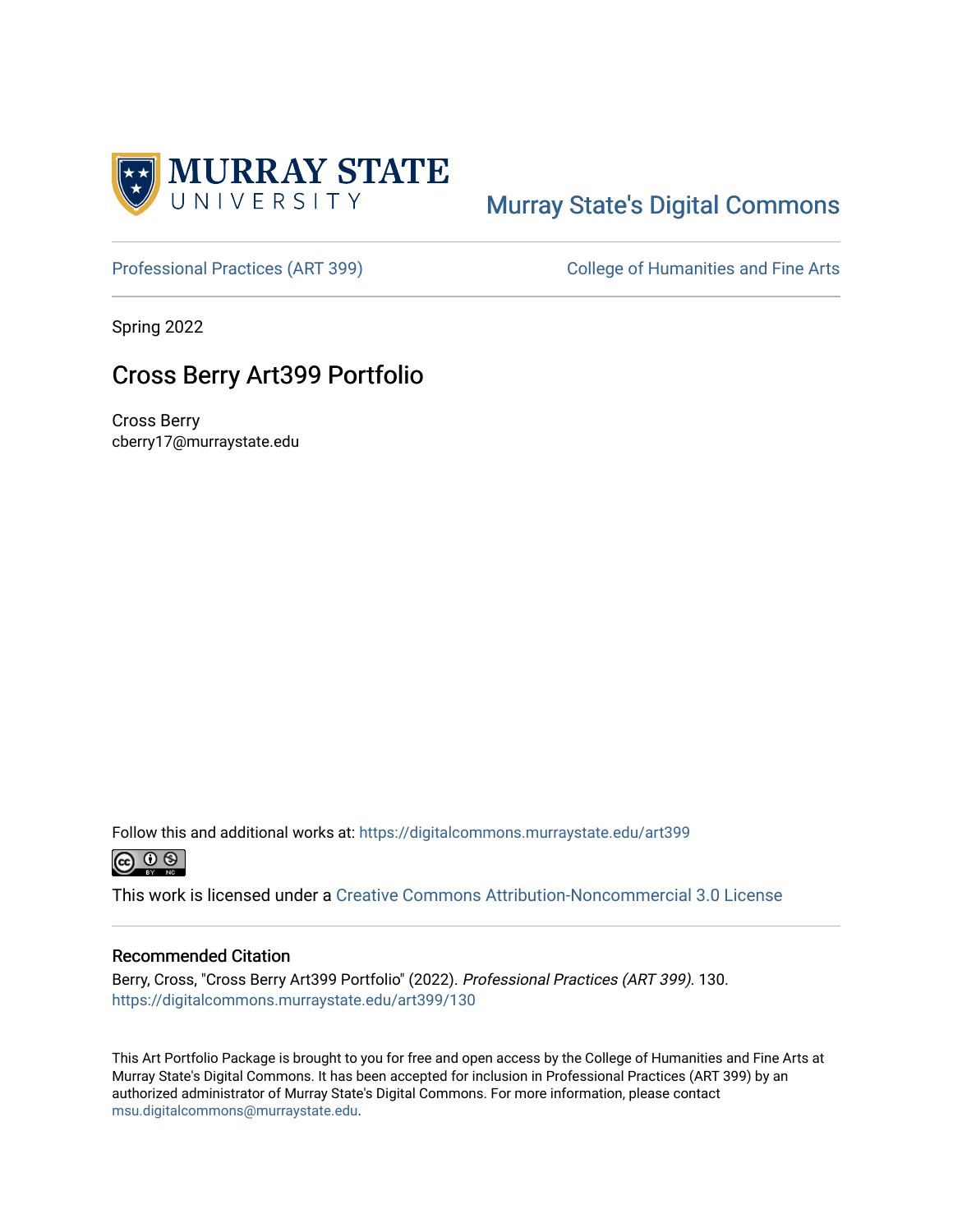

Trypophobia Box, Poplar, 5" x 5.5" x 5", Fall 2021



Jormungandr, Upholstery, Spring 2022



Coleoptera, Wenge, Bloodwood, and Walnut, Fall 2021



Framed Trypophobia, Basswood and Sepele, Spring 2022



Ghost Encounter, Photograph, Fall 2020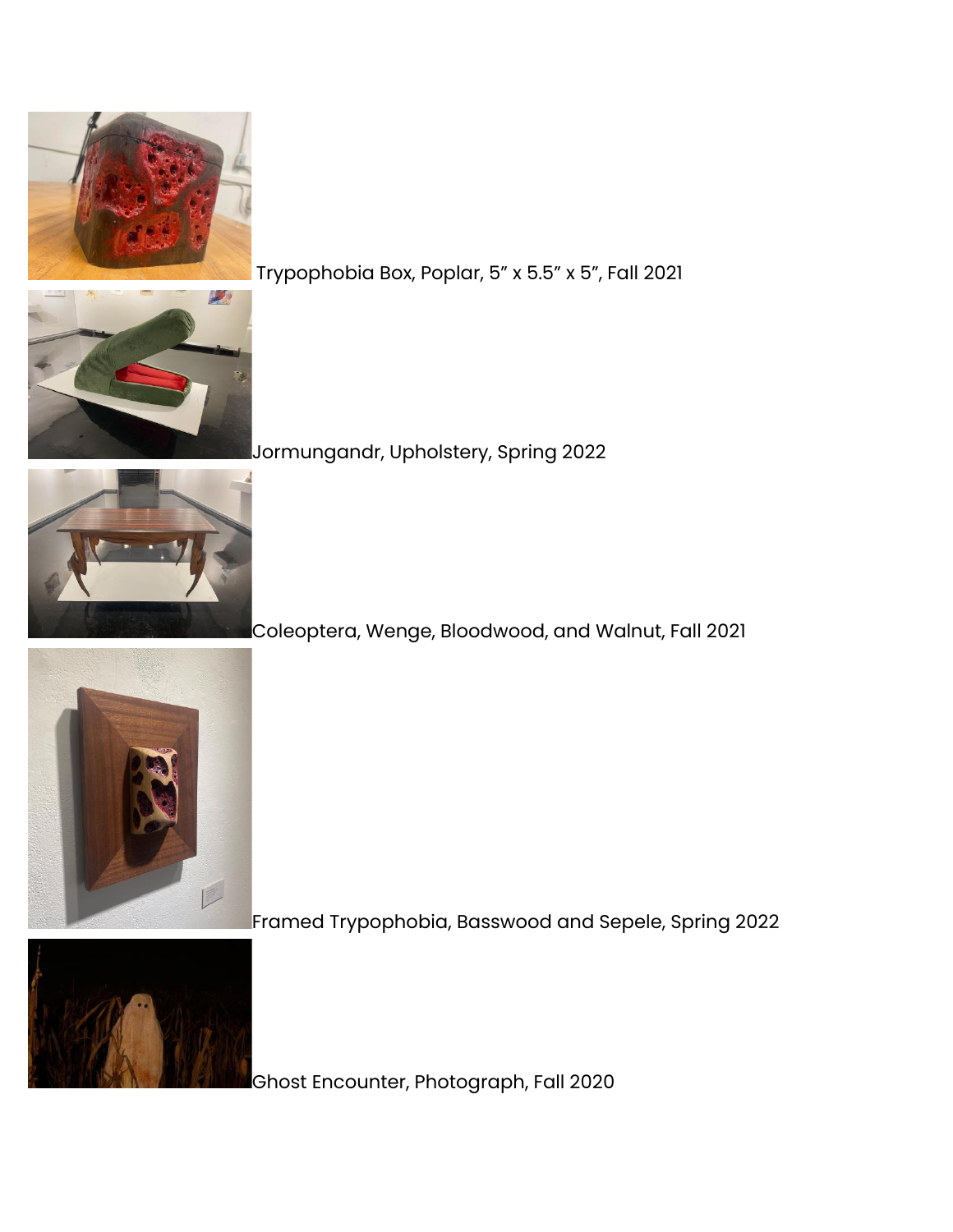

Hive Mind, Paper Mache, Spring 2020



EXIT, Digital Collage, Spring 2021



Monster Box, Basswood, Fall 2020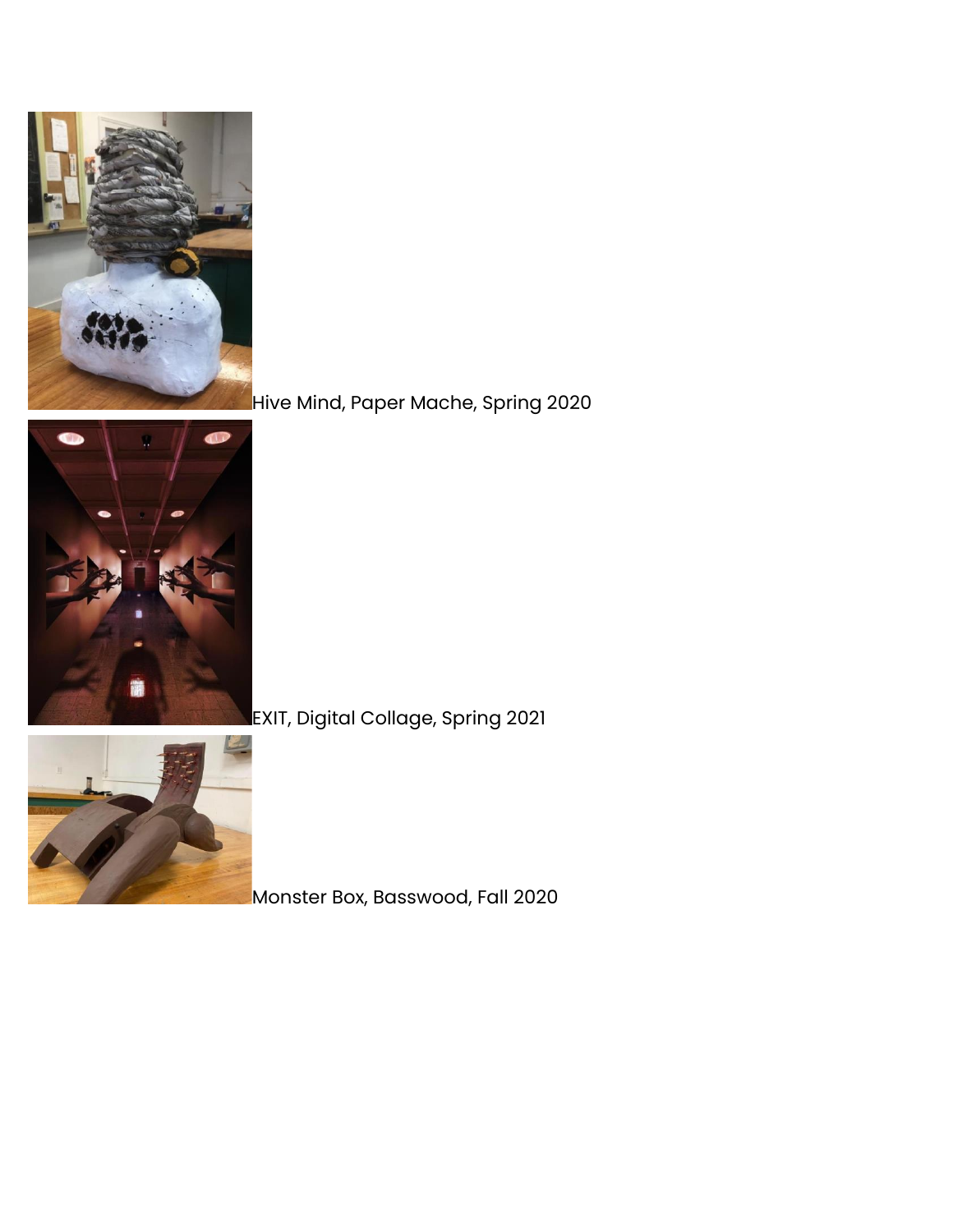

## **Manhunt, Oil on canvas, Fall 2021**



See No Evil, Digital Painting, Spring 2021



The Tower, Paper Mache, Fall 2019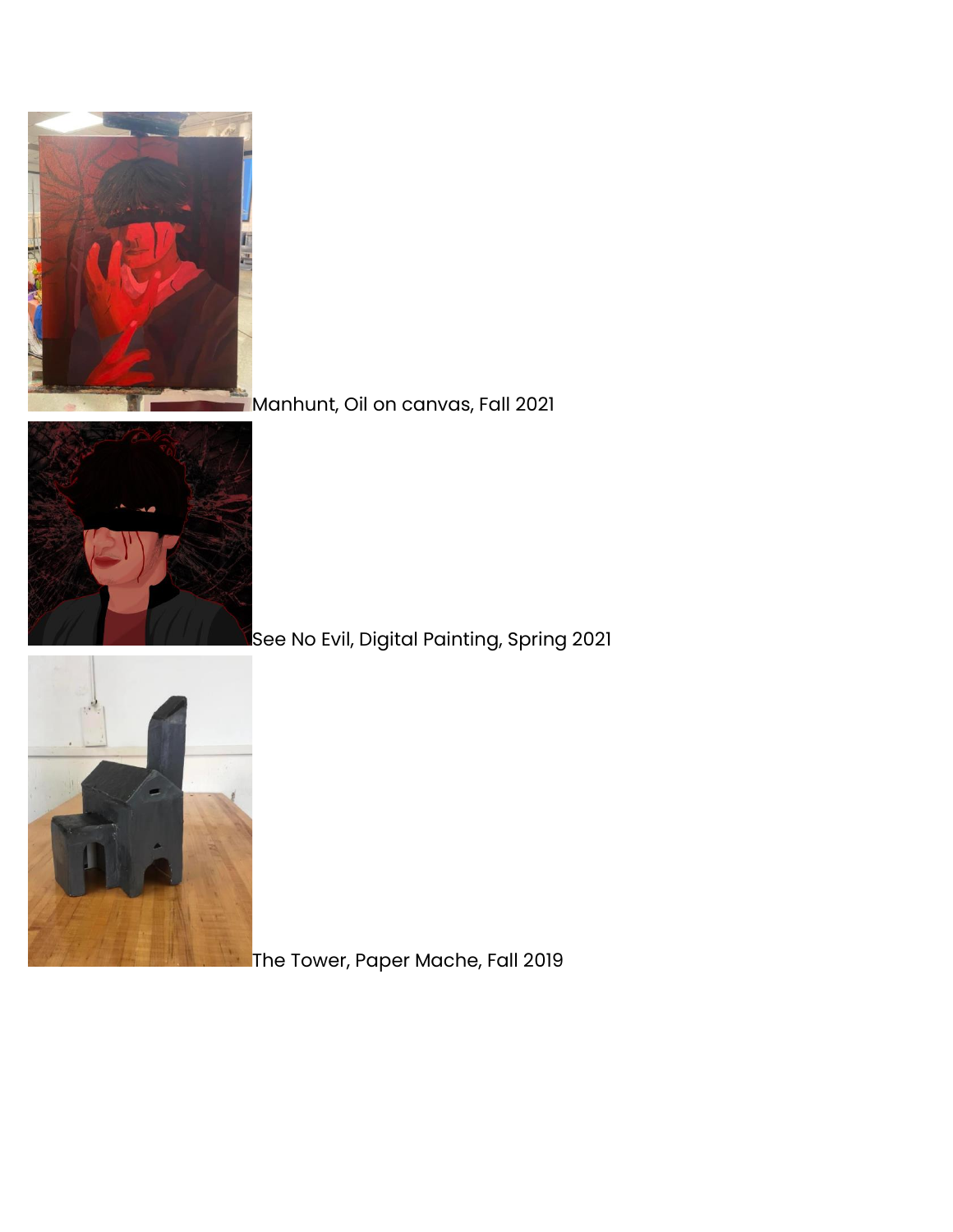

Untitled Cutting Board, Walnut and Maple, Fall 2020



Untitled Miter Box, Wenge and Maple, Spring 2021



Shattered Soul, Oil on Canvas, Fall 2021



Grub Pillow, Upholstery, Fall 2021



Coleoptera Cutting Board, Wenge and Bloodwood, Spring 2022